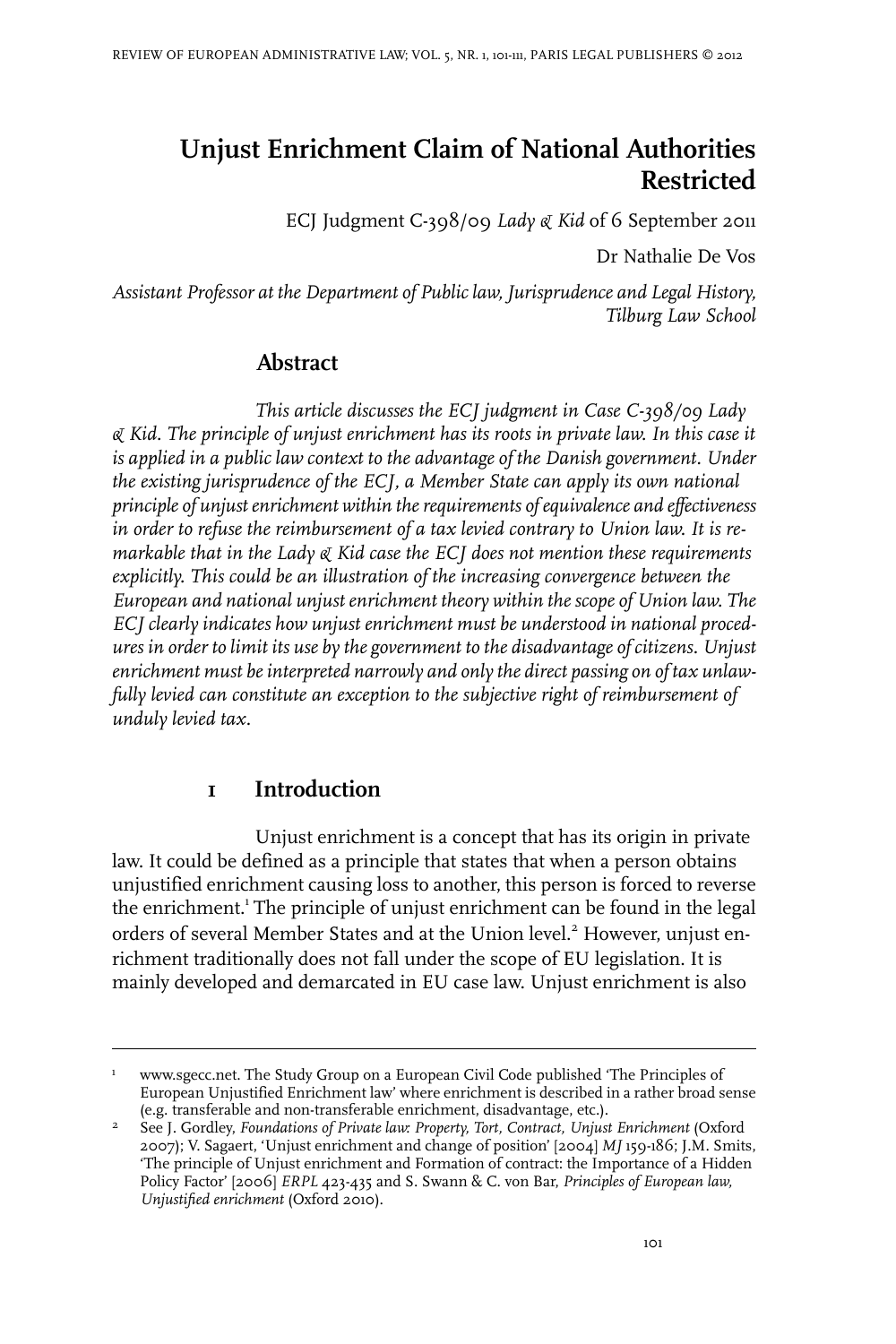applied in a public law context,<sup>3</sup> for example in reimbursement proceedings of taxes or charges levied in breach of Union law and recovery proceedings of unlawful European subsidies and state aid. In the absence of full Europeanisation such proceedings mainly take place at the national level (indirect application of Union law). Citizens or Member States can thus invoke their national principle of unjust enrichment in a national procedure against recovery or reimbursement. *Lady & Kid* reveals that unjust enrichment must be defined in a rather narrow sense when it is used by the government to the disadvantage of its citizens in order to refuse the reimbursement of taxes or charges levied in breach of Union law.

#### **2 The Facts of the Case** *Lady & Kid*

By law of 18 December 1987, the Danish Government introduced a business tax known as the

employment market contribution ('the Ambi'). The rate of the Ambi was fixed at 2.5% and was charged on the imported goods' full sale price upon first sale in Denmark. In return for the introduction of the Ambi, a couple of social charges on employers which had to be paid by Danish enterprises had been abolished. The purpose of this measure was to stimulate employment without having an impact on the public finances by eliminating the link between the contributions paid and the number of employees. Importing enterprises contested the legality of the tax before the Danish Eastern Regional Court (Østre Landsret) and this Court made a preliminary reference to the ECJ on the compatibility of the measure with EU law. By the judgment in the *case C-200/90 Dansk Denkavit and Poulsen Trading*, 4 the Court held that the Ambi was incompatible with EU law in particular with Article 33 of the Sixth Council Directive.<sup>5</sup> Consequently, the Danish government enacted in May 1992 a law that laid down the arrangements for reimbursement of the Ambi unlawfully levied. However, the law laid down some restrictions to the reimbursement in Articles 1 and  $2^{\circ}$ 

Article 1: 'It shall be decided according to the general rules of Danish law whether, and in the particular case, to what extent there is a claim for reimbursement or compensation in connection with the amounts which have been paid

See R. Williams, *Unjust enrichment and Public Law, A Comparative study of England, France and the EU* (Oxford 2010). 3

Case C-200/90 *Dansk Denkavit and Poulsen Trading* [1992] ECR I-2217. 4

Sixth Council Directive 77/388/EEC of 17 May 1977 on the harmonisation of the laws of the Member States relating to turnover taxes – Common system of value added tax: uniform basis of assessment, OJ1988 L 145, p. 1. 5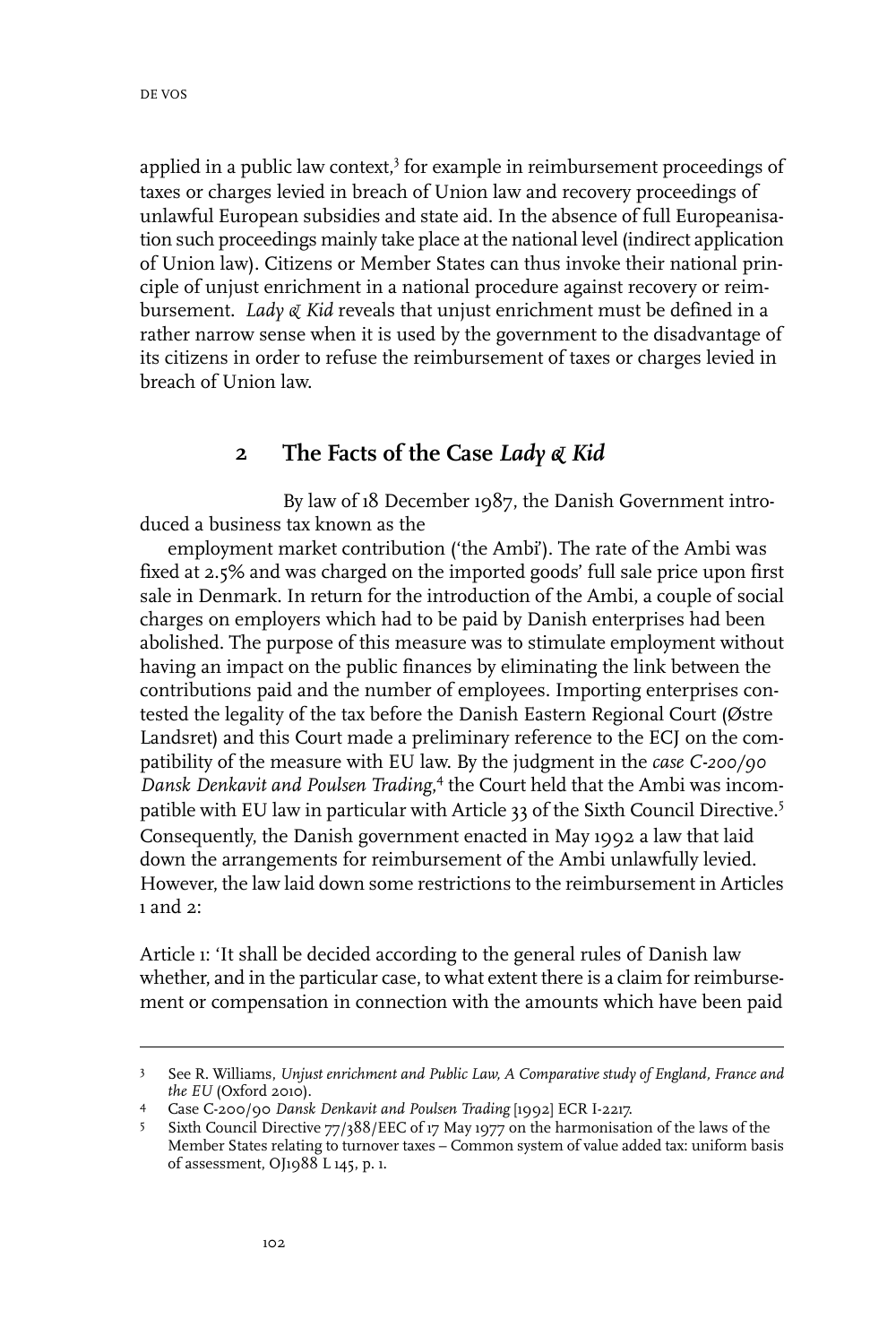into the State Treasury pursuant to Law No 840 of 18 December 1987 on the employment market contribution, as amended.'

Article 2: '… (2) The amount claimed shall be specified and reasons shall be given therefore, and it shall be accompanied by documentation which makes it possible to assess in detail whether the party subject to the contribution has suffered a loss.'

The Law of 1992 was supplemented by Bulletin No 122 of July 1996, which laid down the conditions to be met by the enterprises that sought reimbursement. In particular, the enterprises must have saved less in employer social security contributions than they had paid by way of the Ambi even if there has been no price increases. The four applicants in the case *Lady & Kid* all four of whom were active in retail trade had asked for repayment of the Ambi. Their applications for reimbursement had been rejected on the ground that they had saved more money during the period that they had to pay the Ambi because of the fact that the abolished employer social security contributions exceeded the Ambi paid. The enterprises had thus been able to fully cover the Ambi paid.

The applicants then sought annulment of these decisions and the Eastern Regional Court again decided to make a preliminary reference to the ECJ on the compatibility of the Danish rules regarding reimbursement of the Ambi with Union Law. The main question was whether unjust enrichment could follow from a saving made as a result of the concomitant abolition of other levies charged on a different basis, in the case that the taxpayer had not altered its sale prices.

## **3 The Advocate General's Opinion**

The Advocate General Cruz Villalón stated that the entitlement to reimbursement of sums levied by Member States in breach of Union law<sup>6</sup> is based on the rule of direct effect,<sup>7</sup> in particular it is a consequence of the rights conferred on individuals by Union provisions prohibiting such charges. It is however for the national Courts and tribunals to ensure the legal protection that individuals derive from the direct effect of Union law (para. 22 & 23).<sup>8</sup> Some case law of the ECJ confirmed that national law is not only applicable to the formal conditions of repayment but must also be applied to matters concerning time-limits, limitation periods and lapse of rights, interests and other

Case 6/60 *Humblet/Belgium* [1960] ECR 559. <sup>6</sup>

Case 33/76 *Rewe* [1977] ECR 1989, para. 5; Case 45/76 *Comet* [1976] ECR 2043, para. 12 & 13 7 and Case 240/87 *Deville* [1988] ECR 3513, para. 11.

See e.g. Case 199/82 *San Giorgio* [1983] ECR 3595, para. 12 and Case C-188/95 *Fantask and* 8 *Others* [1997] ECR I-6783, para. 38.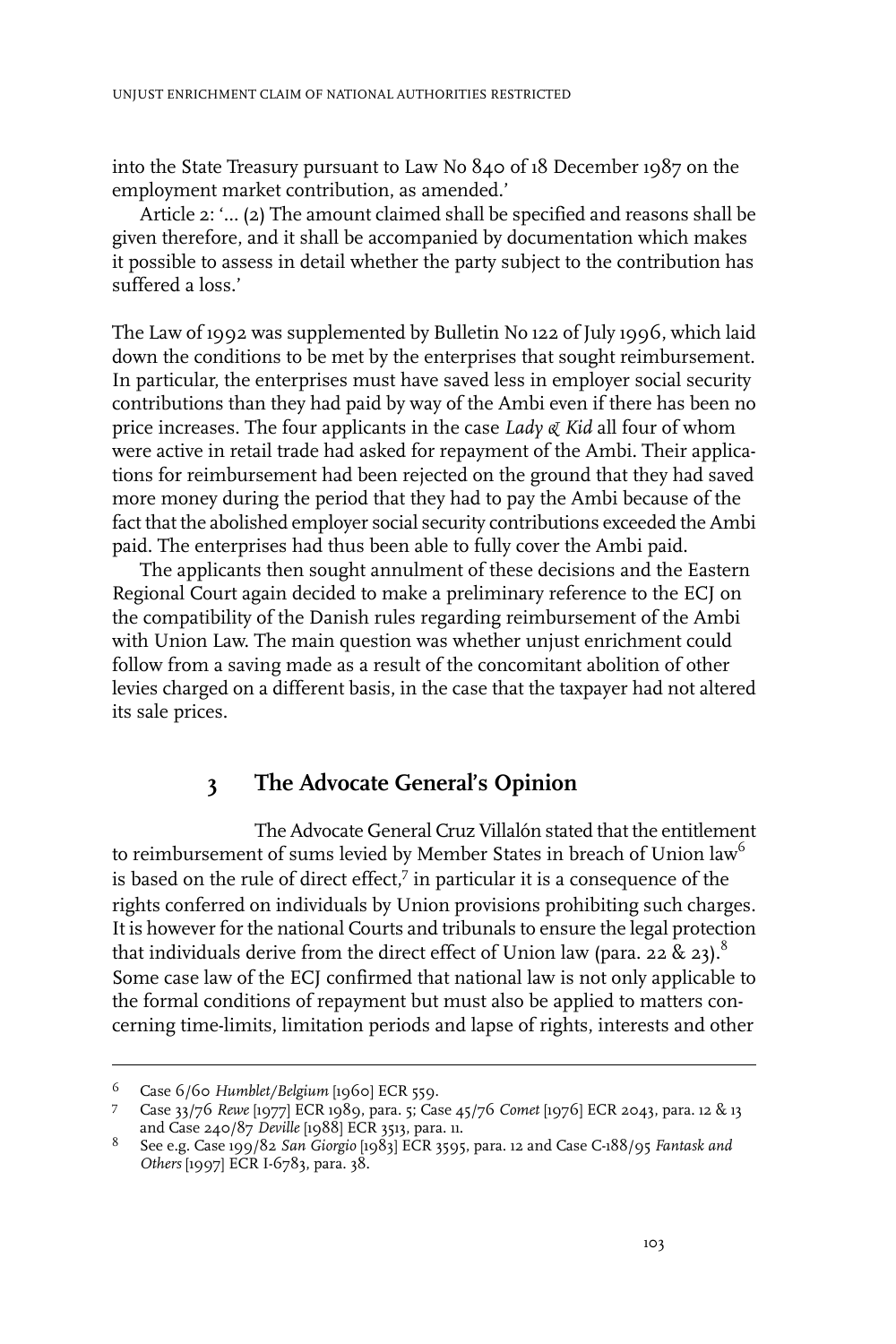matters regarding the repayment of sums unduly paid.<sup>9</sup> However, national legislatures must respect the principles of equivalence and effectiveness (para. 24 to 27).

Concerning unjust enrichment as ground for an exception to repayment of sums unduly paid, the AG referred to former case law. The ECJ stated in the case *Just* that when the burden of the charge levied but not due has been borne not to the trader but by the purchaser to whom the cost has been passed on, repayment of the trader would amount to unjust enrichment.<sup>10</sup> A large number of judgments confirmed and refined – on the ground of the principle of effectiveness – this case law (para. 29 to  $34$ ).<sup>11</sup>

According to the AG, passing on of the burden of the charge to third parties and unjust enrichment are not separate cumulative requirements. However, this idea has become widespread because of the wording of certain judgments as if it were cumulative conditions.<sup>12</sup> Unjust enrichment is a ground for the exception on the right of reimbursement of such charges and passing on is one of its possible and most typical manifestations.<sup>13</sup> According to the AG, the inclusion of the tax in the sale price (thus passing on) is not necessarily the only defense to the repayment of sums unduly paid. Decisive is whether the repayment may actually give rise to unjust enrichment, because the tax has ultimately been paid by the buyer of the goods or because of other circumstances (para. 40). Consequently, the repayment of tax may not give rise to unjust enrichment, even though the tax has been passed on, and, conversely, it may give rise to unjust enrichment even when passing on has not occurred (para. 41).

Being an exception to the general rule, refusal to reimburse sums unduly paid must be interpreted narrowly but this may not lead to a result whereby national regulations, which contemplate situations based on unjust enrichment other than passing on, are rejected (para. 43). In the *Lady & Kid* case the tax found to be unlawful is just one part of a package of national legislation that must be considered as a whole. According to the AG the exception of direct passing on does not provide a satisfactory response to this unprecedented case with special characteristics. For this particular case an *ad hoc* solution is needed (para. 46 et seq.).

The AG considered 'offsetting' as a possible exception (as an alternative to passing on) to the entitlement to repayment. The AG referred to the cases *Pigs*

E.g. Case 130/79 *Express Dairy Foods* [1980] ECR 1887, para. 11 and Case 811/79 *Ariete* [1980] 9 ECR 2545, para. 9.

<sup>&</sup>lt;sup>10</sup> Case 68/79 *Just* [1980] ECR 501.

E.g. Case 61/79 *Denkavit Italiana* [1980] ECR 1205, para. 26; Joined Cases 142/80 & 143/80 11 *Essevi & Salengo* [1981] ECR 1413, para. 35 and Joined Cases C-192/95 to C-218/95 *Comateb* [1997] ECR I-165, para. 21.

<sup>&</sup>lt;sup>12</sup> Case C-147/01 *Weber's Wine World* [2003] ECR I-11365, para. 94.

Opinion A-G Cruz Villalón in Case *Lady & Kid*, para. 38. <sup>13</sup>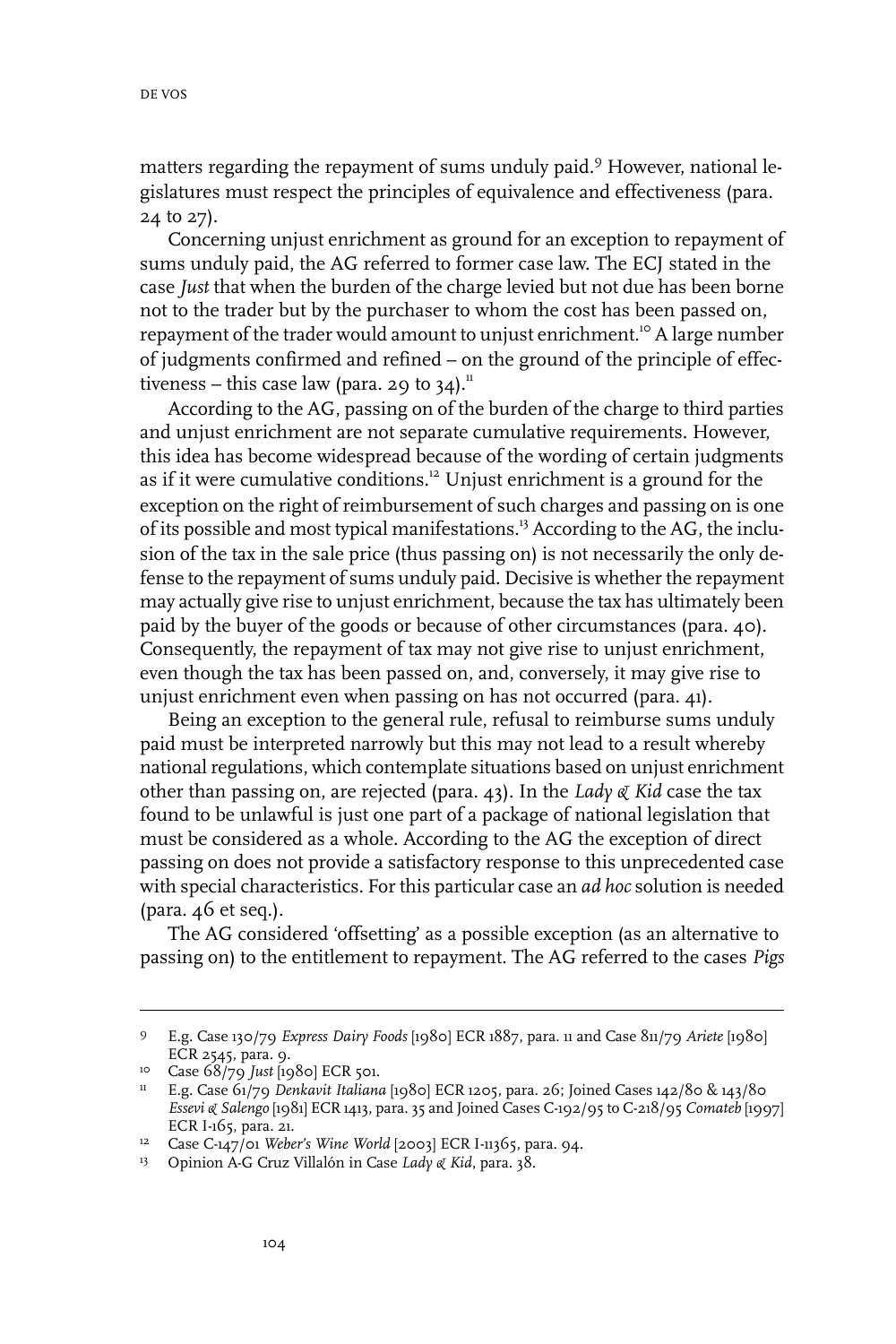*and Bacon Commission* (a year before *Just*) and case *Apple and Pear Development Council* where the ECJ stated that unlawful tax can possibly be 'offset' when the same person receives other economic advantages. It was up to the national court to assess whether the taxpayer's debt could be 'offset' against other sums which had been paid.<sup>14</sup> The application of offsetting is subject to several conditions. First, the parallel abolition of a lawful charge that is relied on must have a direct relationship of cause and effect with the charge held to be unlawful; second there must be a sufficient correlation between the group of persons benefiting from the abolition of the charges and the group of persons liable to pay the new charge and third the saving made must be quantifiable without too much severity, as the amount of the charge paid must, similarly, be quantifiable (para. 57-75). According to the AG, Union law does not preclude a Member State from refusing to repay a tax levied in breach of Union law if the State can prove the offsetting and the fulfillment of the conditions mentioned above.

## **4 Unjust Enrichment according to the Court of Justice**

The Grand Chamber did not follow the lead of the Advocate General. The Court reiterated its standard jurisprudence concerning the right to a refund of charges levied in a Member State in breach of Union law. It stated that this right is the consequence and complement of the rights conferred on individuals by provisions of Union law prohibiting such charges. Member States are in principle obliged to repay charges levied in breach of Union law (para.  $17)$ .<sup>15</sup>

There is an exception to the principle of reimbursement of taxes incompatible with Union law namely where the repayment of a tax wrongly paid would entail unjust enrichment of the persons concerned. Unjust enrichment in its strict sense implies that the person required to repay taxes, charges or duties levied in breach of Union law has actually passed them on to other persons.<sup>16</sup> In that case, repaying the trader would mean paying him twice over because he already received the amount of the charge from the purchaser to whom the cost has been passed on (para. 18 and 19).

However, the Court continues and states explicitly that the refusal to reimburse a tax levied on the sale of goods is a 'limitation of a subjective right derived from the legal order of the European Union'. By consequence it must be interpreted 'narrowly' and only the direct passing on of the tax wrongly levied on

Case 177/78 *Pigs & Bacon Commission* [1979] ECR 2161. <sup>14</sup>

Case 199/82 *San Giorgio* [1983] ECR 3595, para. 12; Joined Cases C-441/98 and C-442/98 15 *Michaïlidis* [2000] ECR I-7145, para. 30; Case C-309/06 *Marks & Spencer* [2008] ECRI-2283, para. 35 and Case C-264/08 *Direct Parcel Distribution Belgium* [2010] ECR I-731, para. 45.

<sup>16</sup> Joined Cases C-192/95 to C-218/95 *Comateb* [1997] ECR I-165, para. 21.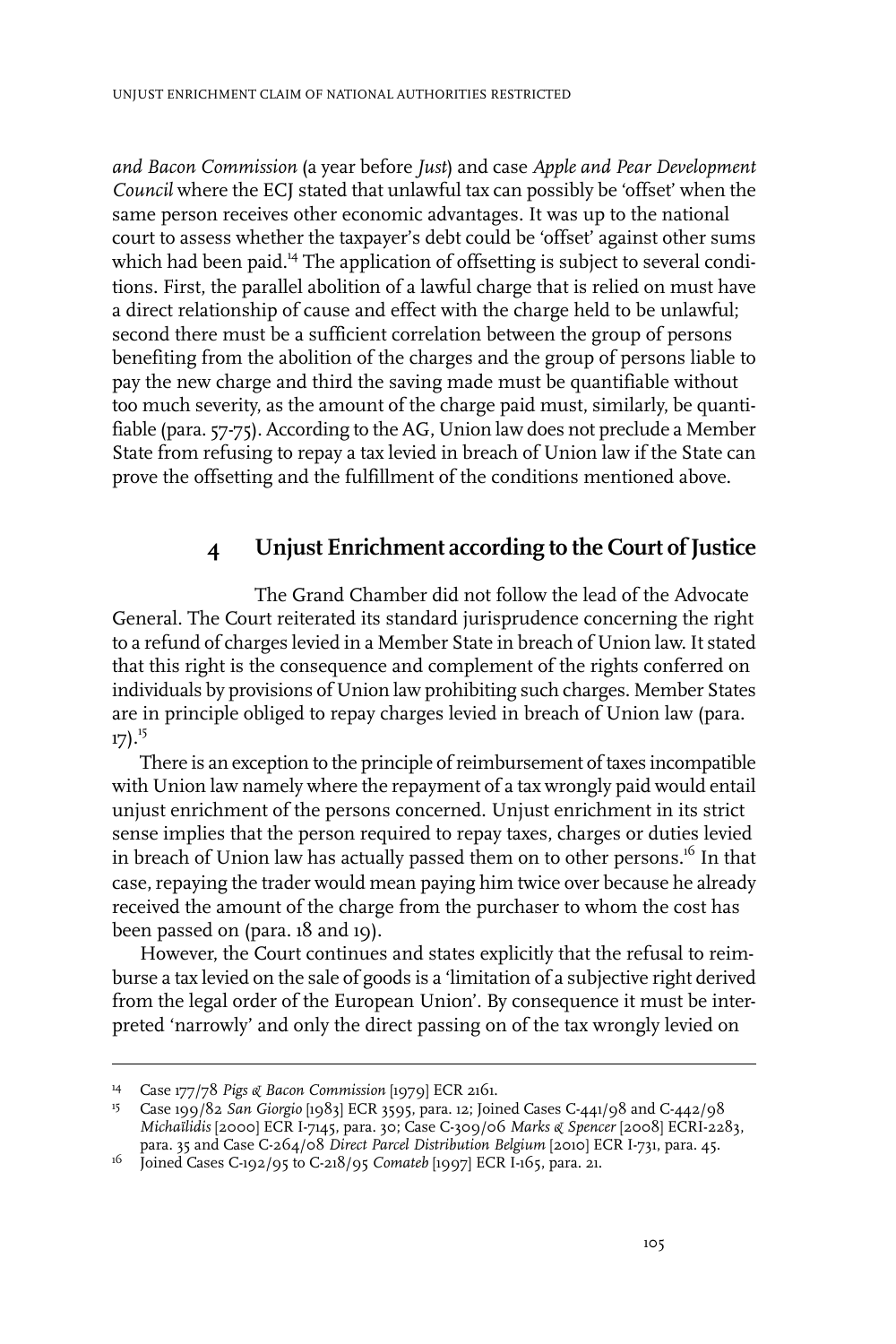the purchases constitutes an exception to the right to reimbursement of tax levied in breach of Union law, and even the 'sole exception' (para. 20).

The Court also reiterated its findings in *Comateb, Weber's Wine World and Michaïlidis* that passing on to third parties does not necessarily entail unjust enrichment.<sup>17</sup> In particular where the charge is entirely incorporated in the price but the taxable person suffers as a result of a fall in the volume of his sales (para. 21).

The Court held that:

'22. Similarly, the Member State may not reject an application for reimbursement of an unlawful tax on the ground that the amount of that tax has been set off by the abolition of a lawful levy of an equivalent amount.

23. Although reimbursement of an unlawful levy to a trader who has passed on the amount to his customers can, in the conditions set out above, lead to unjust enrichment, that is not so in the case of an alleged abolition of other taxes in relation to the introduction of a tax contrary to European Union law.

24. That abolition falls within the ambit of choices made by the State in the field of taxation which express its general policy in economic and social matters. Such a choice can easily have the most diverse of consequences which, disregarding the potential difficulties in ascertaining whether and, if so, to what extent one tax has, in reality, purely and simply replaced another, preclude the reimbursement of an unlawful tax in such a context's being regarded as giving rise to unjust enrichment.'

The Court referred to two Courts judgments *McCarren* and *Apple Pear Development Council<sup>18</sup>* wherein was stated that the national court, applying its national law, could take into consideration possible methods of refusing reimbursement of an unlawful tax other than passing on. However, in the present judgment, the Court made clear that unjust enrichment understood as the direct passing on of the tax wrongly levied to the purchaser is the sole exception to the right of reimbursement of tax levied in breach of Union law.

The Court concluded (para. 26):

'(…) Consequently, European Union law precludes a Member State from refusing reimbursement of a tax wrongfully levied on the ground that the amounts wrongly paid by the taxpayer have been set off by a saving made as a result of the concomitant abolition of other levies, since such a set-off cannot be regarded,

<sup>&</sup>lt;sup>17</sup> Joined Cases C-192/95 to C-218/95 *Comateb* [1997] ECR I-165, para. 29 to 32; Joined Cases C-441/98 and C-442/98 *Michaïlidis* [2000] *ECR* I-7145, para. 34 and 35 and Case C-147/01 *Weber's Wine World* [2003] ECR I-11365, para. 98 and 99.

 $^{18}$   $\,$  Case 177/78 McCarren [1979] ECR 2161, para. 25 and Case 222/82 Apple and Pear Development Council [1983] ECR 4083, para. 41.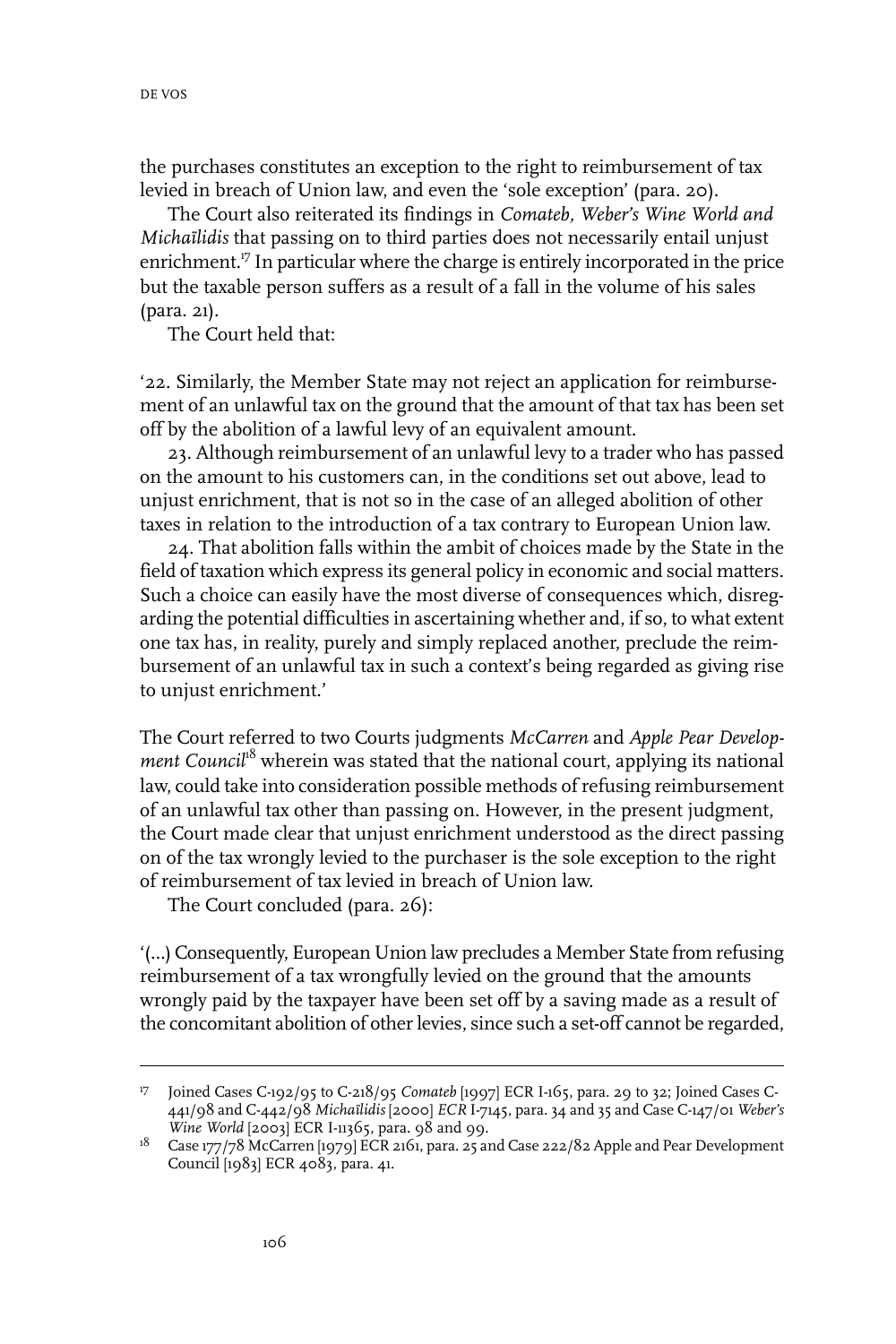from the point of view of European Union law, as an unjust enrichment as regards that tax.'

#### **5 Case analysis**

More than thirty years ago in the (Danish) *Just* case<sup>19</sup> the ECJ opened up the possibility of refusing the repayment of an unlawfully levied tax in circumstances in which such repayment would entail the unjust enrichment of the person seeking repayment. This ECJ judgment has been seriously criticised.<sup>20</sup> Many cases followed but up until now they were all cases where the cause of the unjust enrichment was that the unlawful charge has actually been passed on. The *Lady & Kid* case does not concern the direct passing on of an unlawfully levied tax. In this case the tax held to be unlawful is part of a legislative package by the (Danish) Member State and is 'offset' by the abolition of other lawful taxes.

The phenomenon of disputing charges, which have been unlawfully levied is settled in the Member States in different ways. In certain Member States, claims of this type are subject to specific procedural conditions and certain time-limits under the law with regard to complaints submitted to the tax authorities and to legal proceedings for them. In many Member States, citizens cannot claim the repayment of unduly paid taxes after a certain time has expired. It is in this context that the ECJ in 1976 – in the cases *Rewe* and *Comet* – stated that there is nothing in European law that prevents a citizen who contests before a national court a decision of a national authority on the ground that is it is incompatible with European law from being confronted with the defense that a prescription term set by national law has expired.In other words, it is compatible with European law to lay down reasonable national time limits in the interests of legal certainty, which protects both the tax-payer and the tax-authorities.<sup>21</sup>

In other legal systems – such as the Danish – claims for repayment of unduly paid charges must be brought to the ordinary courts by means of a claim for the refunding of sums paid but not owed. In Denmark, the action for recovery of the sums paid but not owed is subject in principle to a term of five years.<sup>22</sup>

Due to the fact that there are no common European rules regarding the repayment of wrongfully levied taxes, the repayment can only be sought within

<sup>&</sup>lt;sup>19</sup> Case 68/79 *Hans Just* [1980] ECR 501.

See e.g. F. Hubeau, 'La répétition de l'indu en droit communautaire' [1981] *Revue trimestrielle* 20 *de droit européen* 448.

Case 33/76 *Rewe* [1977] ECR 1989, para. 6; Case 45/76 *Comet* [1976] ECR 2043 and Case 68/79 21 *Hans Just* [1980] ECR 501.

Case 68/79 *Hans Just* [1980] ECR 501, para. 24. See e.g. J. Schwarze, *European administrative* 22 *law* (London 2006) 922.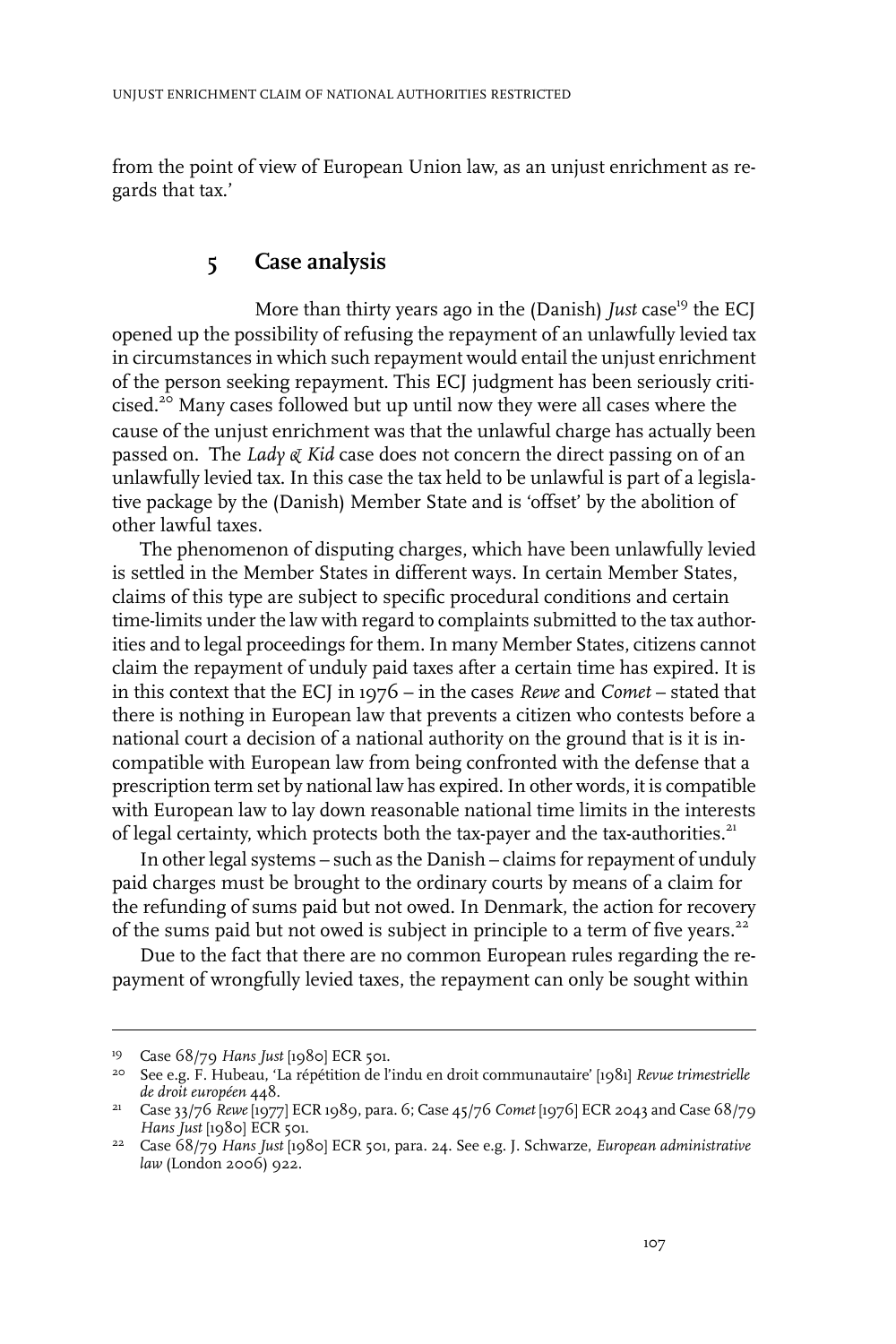the framework of substantive and formal conditions laid down in national laws (indirect application of Union law). In the absence of European rules on recovery of national taxes levied in breach of Union law, it is thus for the national legal order to designate the competent court and to lay down and apply the procedural rules of judicial proceedings to ensure the protection of rights which individuals derive from Union law.<sup>23</sup> Member States have in principle the obligation on the ground of the principle of loyal cooperation – laid down in Article 4, Para. 3, TEU – to repay to the individual the tax which has been levied though not due.

However, Union law does not as such prevent a national legal system – for reasons of legal certainty – to disallow repayment of unduly paid charges where the reimbursement would entail unjust enrichment of the recipients. Already in the early 1980s, the ECJ recognised – in the case *Just* – that the use of a national principle of unjust enrichment in order to refuse the reimbursement of unduly paid charges was not in breach of Union law. <sup>24</sup> National laws that prevent the reimbursement of charges in breach of Union law in the case that the unduly levied charges have been incorporated in the price of the goods and thus passed on to the purchaser cannot in principle be regarded as contrary to Union law.<sup>25</sup>

Whilst in principle the ECJ recognises national procedural autonomy, it restrains the latter by the European requirements of equivalence and effectiveness.<sup>26</sup> In earlier cases – for example *Weber's Wine World*<sup>27</sup> – the ECJ mentions these requirements explicitly. National conditions concerning repayment of charges contrary to Union law may not be less favourable than those relating to similar claims regarding national charges (equivalence). National rules and practices cannot hinder the full application of Union law by making the repayment of unlawful charges practically impossible or extremely difficult (effectiveness).<sup>28</sup> It is for the national court to determine whether the procedural rule at issue is in breach of the principle of effectiveness<sup>29</sup> taking into account principles as legal certainty (incl. unjust enrichment), rights of defense or the proper conduct of the procedure (*rule of reason*).<sup>30</sup>

See e.g. Case C-147/01 *Weber's Wine World* [2003] ECR I-11365, para. 37. 23

Case 68/79 *Hans Just* [1980] ECR 501. <sup>24</sup>

Case 68/79 *Hans Just* [1980] ECR 501 and Case 199/82 *San Giorgio* [1983] ECR 3595. <sup>25</sup>

See J.H. Jans, R. de Lange, S. Prechal & R.J.G.M. Widdershoven, *Europeanisation of Public Law* 26 (Groningen 2007) 40-49.

<sup>&</sup>lt;sup>27</sup> Case C-147/01 Weber's Wine World [2003] ECR I-11365.

Case 33/76 *Rewe* [1980] ECR 1989; Case 45/76 *Comet* [1976] ECR 2043; Case 61/79 *Denkavit* 28 [1980] ECR 1205 and Case 199/82 *San Giorgio* [1983] ECR 3595.

<sup>&</sup>lt;sup>29</sup> Case 240/87 *Deville* [1988] ECR 3513.

Case C-312/93 *Peterbroeck* [1995] ECR I-4599; Joined Cases C-430/93 & C-431/93 *Van Schijndel* 30 *and van Veen* [1995] ECR I-4705 and Joined Cases C-222/05 to C-225/05 *Van der Weerd* [2007] ECR I-4233.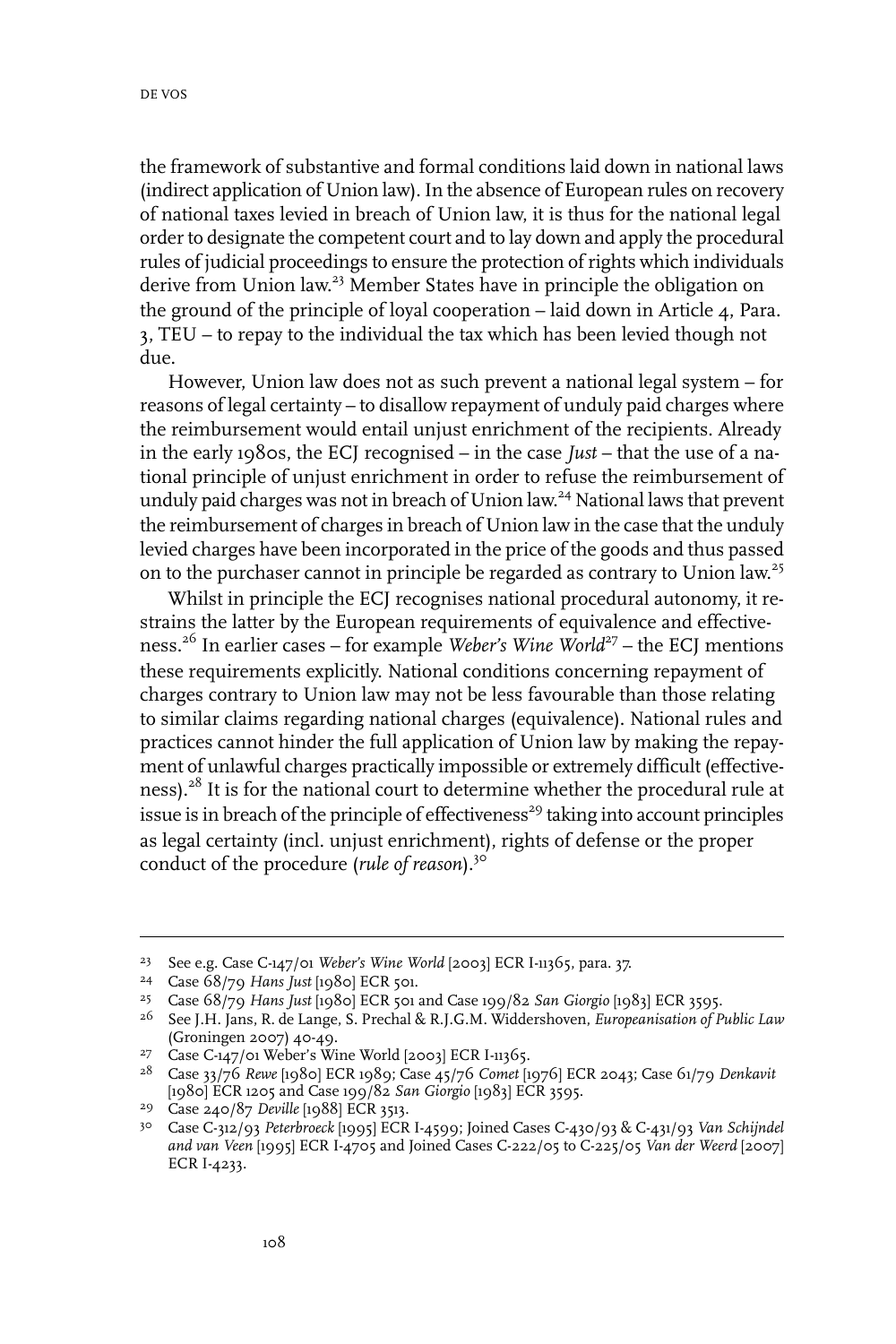It is remarkable that in the *Lady & Kid* case the ECJ did not explicitly refer to the procedural autonomy or to the principles of equivalence and effectiveness. In particular it is not very clear whether the ECJ wants the European principle of unjust enrichment or rather the national principle of unjust enrichment within European boundaries to be applied. This could be an apparition of the blurring boundary between direct and indirect application of Union law. The words of the AG Cruz Villalón can substantiate this statement. He stated in his opinion that the exception relating to passing on and unjust enrichment was, although adopted by the ECJ, originally a national rule. If Member States decide to apply the exception they must in doing so observe the conditions laid down by Union case law (para. 44).

One could say that the European and national principles are 'converging' within the scope of European law. This phenomenon could yet be noted in recovery proceedings in other domains (e.g. European subsidies).<sup>31</sup> The ECJ seems to no longer worry about national procedural autonomy, direct or indirect application and thus application of a European or a national principle within European requirements. The ECJ simply defines a principle of legal certainty in a way which guarantees that European law is fully applied.

The judgment of *Lady* and *Kid* confirms earlier case law<sup>32</sup> which states that repayment of tax levied by a Member State contrary to the rules of Union law is a consequence of, and an adjunct to the rights conferred on individuals by Union provisions prohibiting discriminatory application of internal taxes or charges having an effect equivalent to customs duties.<sup>33</sup> Due to the fact that unjust enrichment is a limitation of a subjective right derived from the Union legal order, it is understandable that the Court wishes to construe this exception narrowly.

Union law does not in principle prohibit the use of national principles by national authorities to the disadvantage of their citizens. However, the case *Lady*  $\alpha$  *Kid* shows that the ECJ does not want – without stating this explicitly – an unrestricted use of it by the national governments. The ECJ emphasises that unjust enrichment in its strict sense – namely the direct passing on – is the one and only exception to the obligation of repayment. Every other broader explanation of unjust enrichment used in the advantage of the government must thus be rejected. While the prohibition of the use of national principles by the

Case C-185/06 *ROM-projecten* [2007] ECR I-5103 and Joined Cases C-383/06-C-385/06 *Vereniging* 31 *Nationaal Overlegorgaan Sociale Werkvoorziening and Others* [2008] ECR I-1561. See also Case C-508/03 *Commission/United Kingdom* [2006] ECR I-3969 (planning permission).

Joined Cases C-192/95 to C-218/95 *Comateb* [1997] ECR I-165, para 20; Joined Cases C-397/98 32 and C-410/98 *Metallgesellschaft* [2001] ECR I-1727, para. 84; Case C-147/01 *Weber's Wine World* [2003] ECR I-11365, para. 93; Case C-446/04 *Test Claimants in the FII Group Litigation* [2006] ECR I-11753, para. 202 and Case C-309/06 *Marks & Spencer* [2008] ECRI-2283, para. 30.

Case 199/82 *San Giorgio* [1983] ECR 3595, para. 12 and Joined Cases C-397/98 and C-410/98 33 *Metallgesellschaft* [2001] ECR I-1727, para. 84.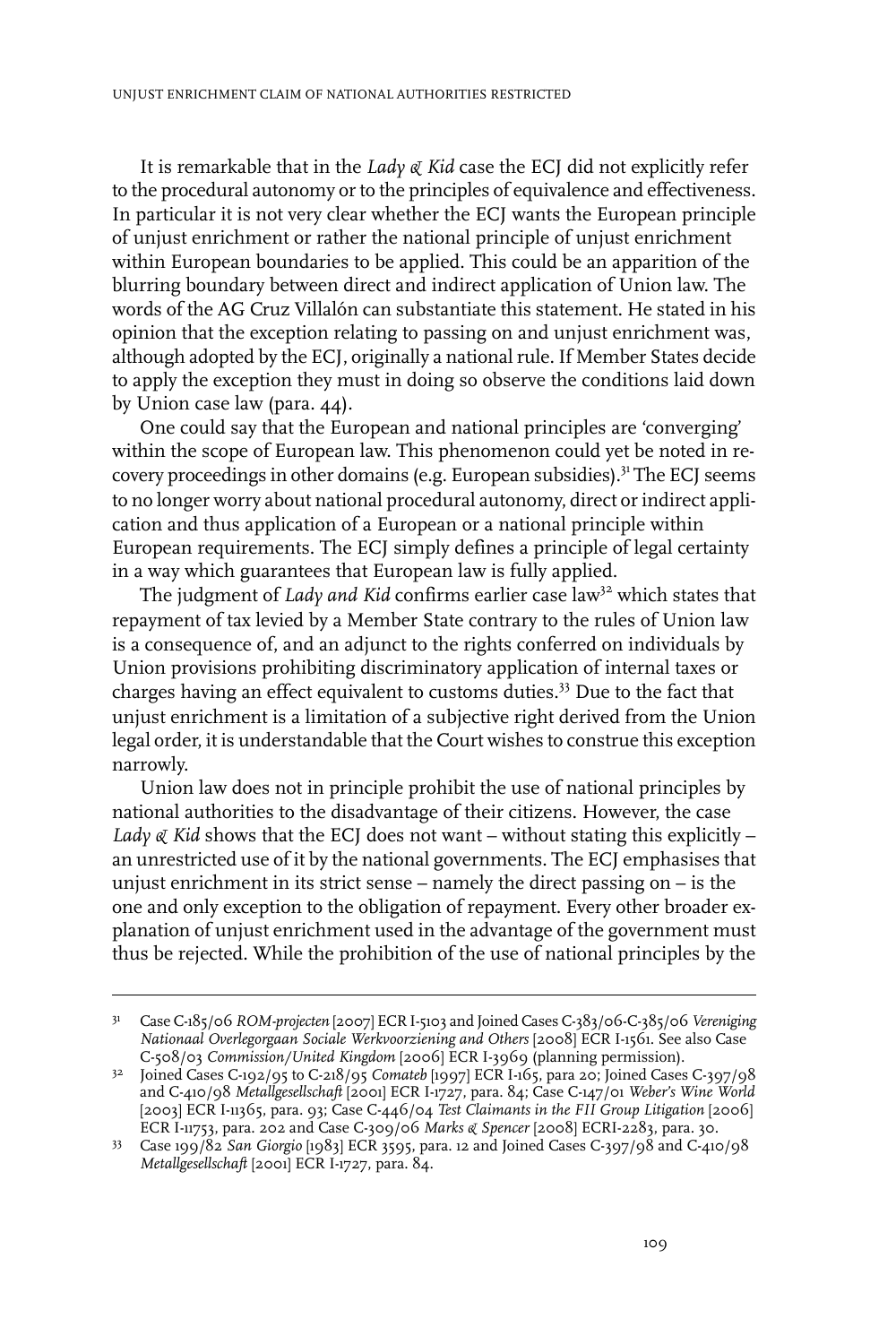national authorities is a step too far the ECJ feels somehow uncomfortable with regard to the use of principles by governments against citizens. Putting a burden on citizens on the ground of a legal principle without having a written legal basis is a delicate situation, especially regarding the area of taxation.

In former case law the ECJ has stated several times that the passing on depends on various factors in a specific commercial transaction that could defer from other transactions in other contexts. It was the task of the national courts to determine if a passing on was at stake in a concrete case.<sup>34</sup> Where older jurisprudence left the door open for a national court to take unjust enrichment to have occurred in ways other than the incorporation of the charge into the price and thus direct passing on, the door is now completely shut. It is remarkable that the ECJ waived possible exceptions, other than direct passing on, without much scrutiny while the AG stated that the existing case law allows the exception to the entitlement to repayment to be extended to circumstances other than passing on (for example offsetting).

In the *Accor case*, the ECJ repeats what it has stated in *Lady and Kid,* namely that the right to a refund of charges levied in a Member State in breach of Union law is the consequence and complement of the right of individuals on the ground of Union law and that therefore a Member State must in principle repay unlawfully levied charges.<sup>35</sup> Unjust enrichment – if it is understood as the direct passing on of charges by the taxable person to the purchaser – could, however, be a limit to repayment.<sup>36</sup> An advance payment by a parent company when distributing dividends and not a charge levied on the sale of goods, does not by itself lead to the passing on of the advance payment to the purchaser. The ECJ is thus very clear in its case law concerning unjust enrichment. If there is no proof of direct passing on, the Member State cannotrefuse the reimbursement of unduly paid taxes. Mitigation or reduction of the initial loss is thus not enough.

Future case law will show if the ECJ's strict approach concerning unjust enrichment in (national) tax cases will have consequences for the unjust enrichment theory in other domains; for example regarding the non-contractual liability of the Union.<sup>37</sup>

Joined Cases C-192/95 to C-218/95 *Comateb* [1997] ECR I-165 and Case C-147/01 *Weber's Wine* 34 *World* [2003] ECR I-11365.

Case C-310/09 *Accor SA* [2011] ECR 0000, para. 71. <sup>35</sup>

ECJ C-310/09 *Accor SA* [2011] ECR 0000, para. 72-74. <sup>36</sup>

E.g. Case T-333/03 *Masdar* [2006] ECR II-4377 & Case C-47/07 P *Masdar* [2008] ECR I-9761. <sup>37</sup>